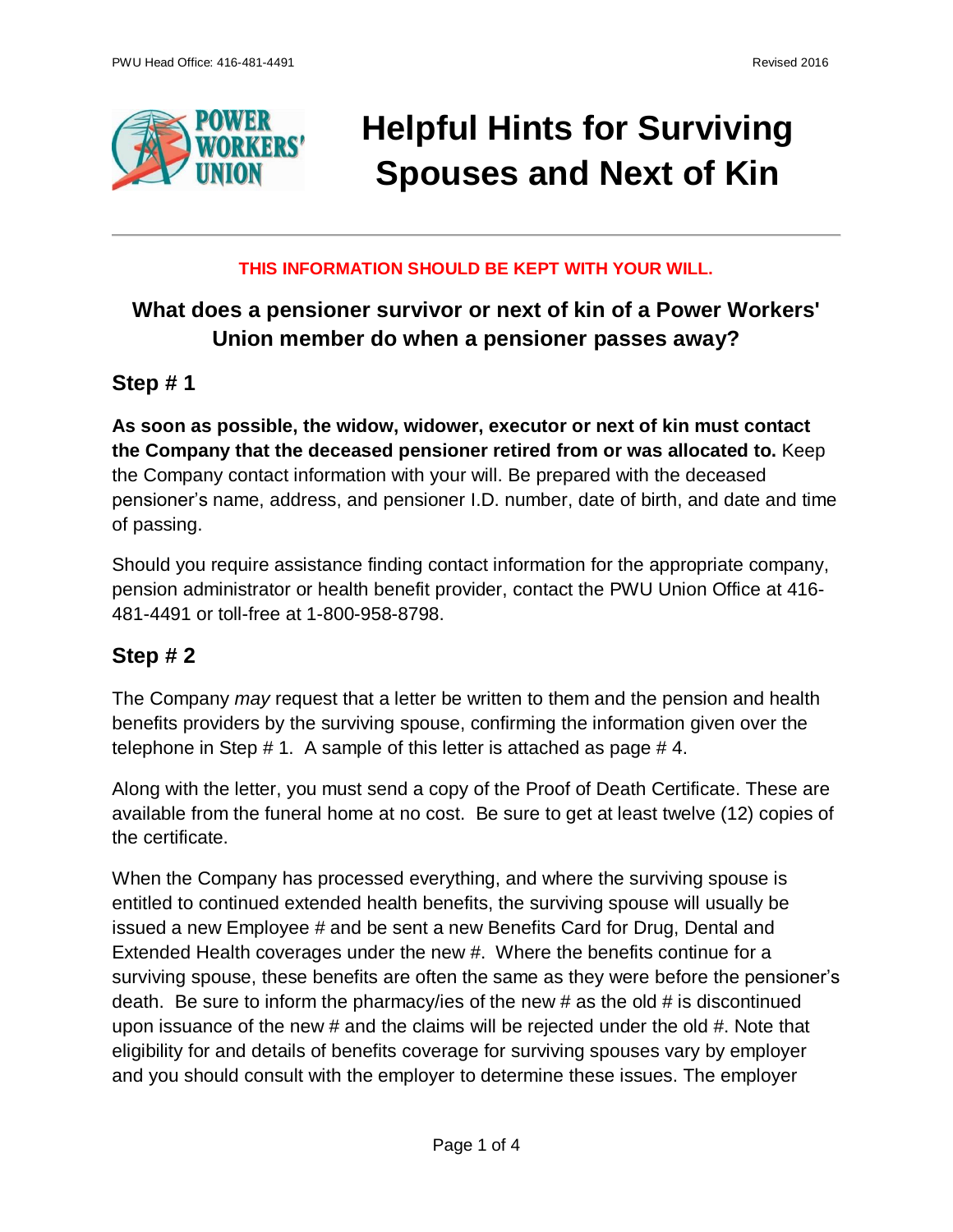should be able to provide you with a benefits brochure or other documentation that sets out entitlement and terms if there is any doubt.

*Widow or Widower Pensions* (after Company processing) will typically be 66 2/3% of the deceased pensioner's pension, including all the same benefits. Please note there are exceptions to this, depending on the option the deceased pensioner chose at retirement. Company pensions are usually paid on the 1<sup>st</sup> of the month or the first work day of the month, while Canada Pension Plan (CPP) and Old Age Security pensions are paid at the end of the month. If overpayments are made to the deceased's bank account, i.e. Company pension, these monies are to be paid back including the tax amount. If there are WSIB claims involved, the WSIB needs to be informed directly at 1-800-387-0750 of the death and a Proof of Death Certificate needs to be mailed to them. If there is a WSIB overpayment then this too has to be paid back however, this time taxes are not involved, as this is a non-taxable income.

The funeral home should provide you with the necessary form (ISP1200) to claim the Canada Pension Plan Death Benefit, (currently a lump sum payment of up to \$2,500) which is payable to everyone. Also, obtain a form for payment of a portion of the deceased pensioner's Canada Pension Plan, Canada Pension Plan Survivor's Pension Benefit (ISP1300). Forms are available at [www.canada.gc.ca](http://www.canada.gc.ca/) if they are not provided by the funeral home. If assistance is required to fill in these forms, contact the C.P.P. Benefits Department at 1-800-277-9914.

There may be some employee life insurance, which will be taken care of by the company as part of their normal processing.

The funeral home may sometimes, as a courtesy, take care of informing the appropriate people to cancel the health card and SIN number. They may also notify CPP of the death but it is up to the survivor to ensure that the SIN and health cards of the deceased are cancelled and to apply for the benefits they are entitled to through CPP.

#### **SOME REMINDERS**

- 1. Contact your lawyer as soon as possible so he/she may begin processing the will.
- 2. If you have an insurance policy or registered plans i.e. RSP's, RIF's, etc. where the husband/wife/spouse was the beneficiary, you now have to name a new beneficiary.
- 3. If the family vehicle(s) was in the name of the deceased, the ownership should be changed as well as the vehicle plate registration. In addition, the vehicle insurance must be changed.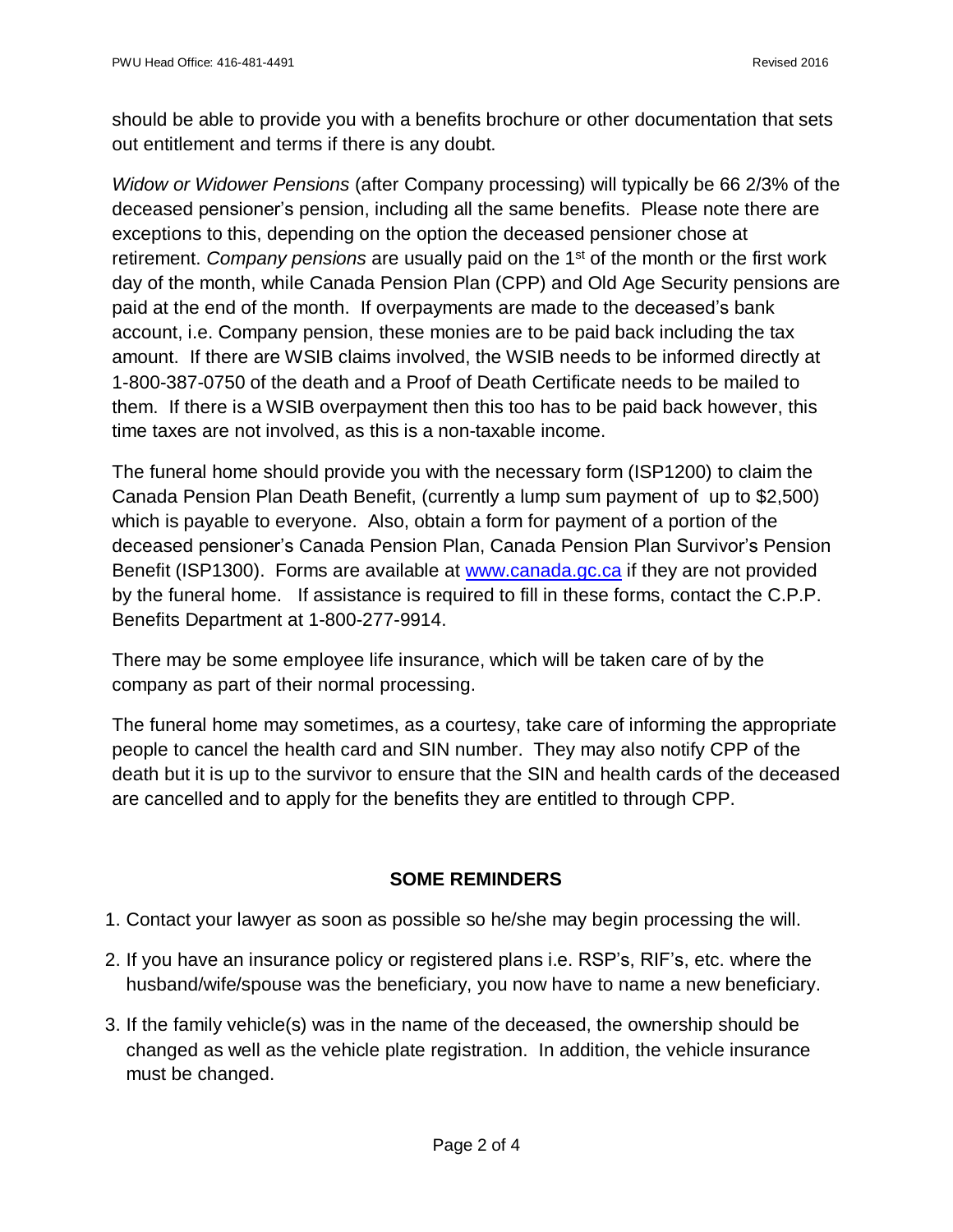- 4. If the remaining spouse does not drive, and he/she sells the vehicle without licence plates, a partial refund is available if you turn the plates into the local Licence Bureau. A partial refund on the deceased drivers licence is also available. Cancel the vehicle's car insurance as soon as the vehicle is sold and receive a partial refund of the premiums. However, if the remaining spouse chooses to keep the vehicle even though they do not drive, then a principal driver must be named and the premium is then based on that named driver.
- 5. If your home is under joint ownership, this should be changed to reflect single ownership.
- 6. Joint bank accounts should be changed to reflect single ownership. Note: if you are expecting any cheques in the name of the deceased i.e. a health benefits claim, then there is need to have an account in the name of the deceased in order for that cheque to be deposited under the conditions of "for deposit only".
- 7. Joint debit cards should be changed into the remaining spouse's name.
- 8. The deceased's credit cards should be cancelled immediately and, if you wish to do so, new cards issued in the survivor's name only.
- 9. When the surviving spouse passes away, the Company should be notified as soon as possible.

**Please Note: The Union has prepared this document as an aid to members and their families to consider certain issues. It is not intended to be relied upon or to be taken as legal advice. Specific cases will be governed by their own facts and the rules at the time of writing of this document may well have changed by the time it is used. It is important that members or their families consult the pension administrator (the employer) and seek the assistance of the Union if needed at the relevant time.**